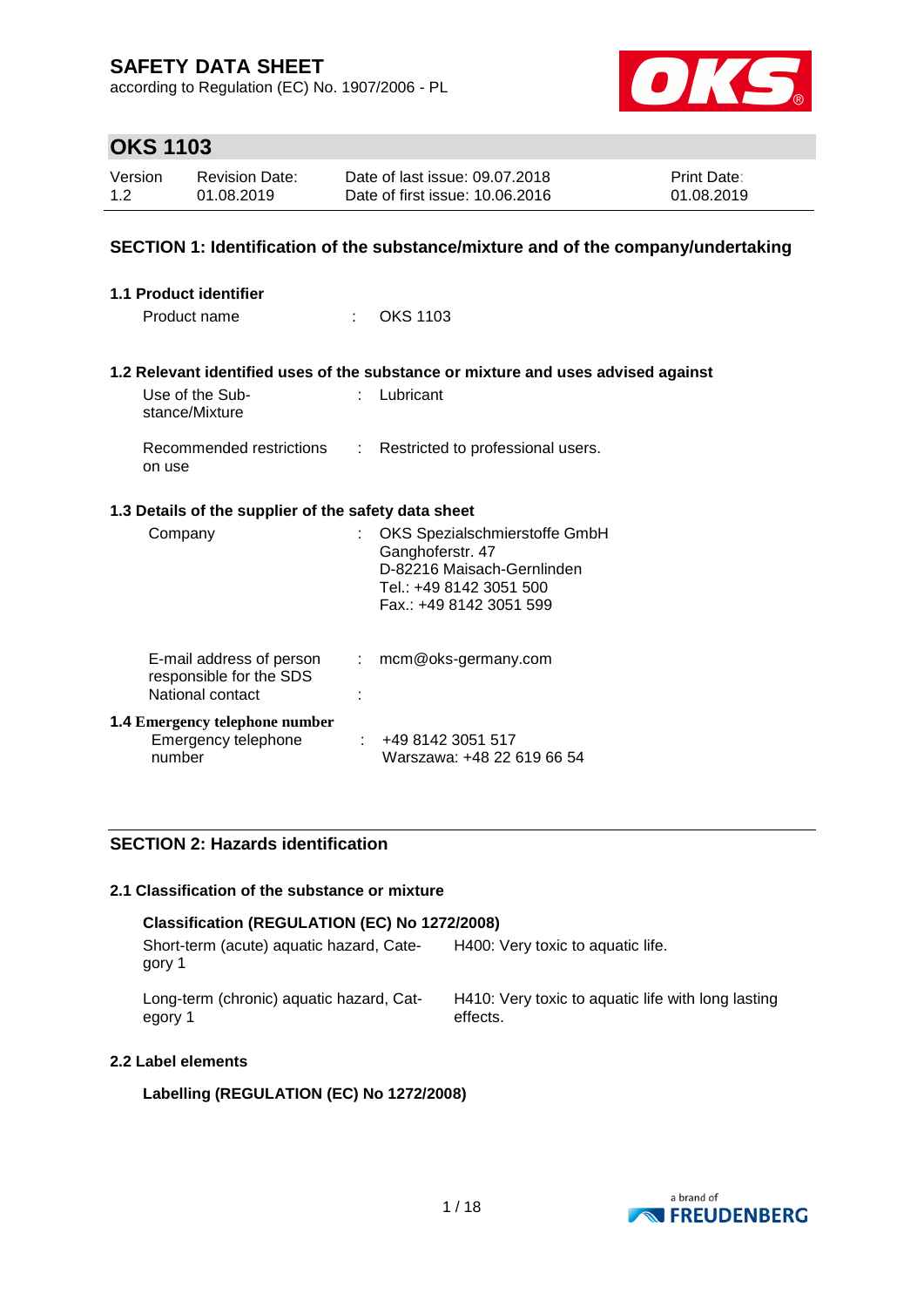according to Regulation (EC) No. 1907/2006 - PL



# **OKS 1103**

| Version<br>1.2 <sub>2</sub> |             | <b>Revision Date:</b><br>01.08.2019 |    | Date of last issue: 09.07.2018<br>Date of first issue: 10.06.2016 |                                                          | <b>Print Date:</b><br>01.08.2019 |
|-----------------------------|-------------|-------------------------------------|----|-------------------------------------------------------------------|----------------------------------------------------------|----------------------------------|
|                             |             | Hazard pictograms                   | ×. |                                                                   |                                                          |                                  |
|                             | Signal word |                                     |    | Warning                                                           |                                                          |                                  |
|                             |             | Hazard statements                   |    | H410                                                              | Very toxic to aquatic life with long lasting<br>effects. |                                  |
|                             |             | Precautionary statements            | ×. | <b>Prevention:</b><br>P273<br><b>Response:</b>                    | Avoid release to the environment.                        |                                  |
|                             |             |                                     |    | P391                                                              | Collect spillage.                                        |                                  |

### **2.3 Other hazards**

This substance/mixture contains no components considered to be either persistent, bioaccumulative and toxic (PBT), or very persistent and very bioaccumulative (vPvB) at levels of 0.1% or higher.

### **SECTION 3: Composition/information on ingredients**

#### **3.2 Mixtures**

Chemical nature  $\qquad \qquad$ : silicone oil

Thickening agent

#### **Hazardous components**

| Chemical name | CAS-No.<br>EC-No.          | Classification            | Concentration<br>limits<br>M-Factor | Concentration<br>(% w/w) |
|---------------|----------------------------|---------------------------|-------------------------------------|--------------------------|
|               | Index-No.                  |                           | <b>Notes</b>                        |                          |
|               | <b>Registration number</b> |                           |                                     |                          |
| zinc oxide    | 1314-13-2                  | Aquatic Acute1;           |                                     | $>= 50 - < 70$           |
|               | 215-222-5                  | H400<br>Aquatic Chronic1; | M-Factor: 1/1                       |                          |
|               | 030-013-00-7               | H410                      |                                     |                          |
|               | 01-2119463881-32-          |                           |                                     |                          |
|               | <b>XXXX</b>                |                           |                                     |                          |
|               |                            |                           |                                     |                          |

For explanation of abbreviations see section 16.

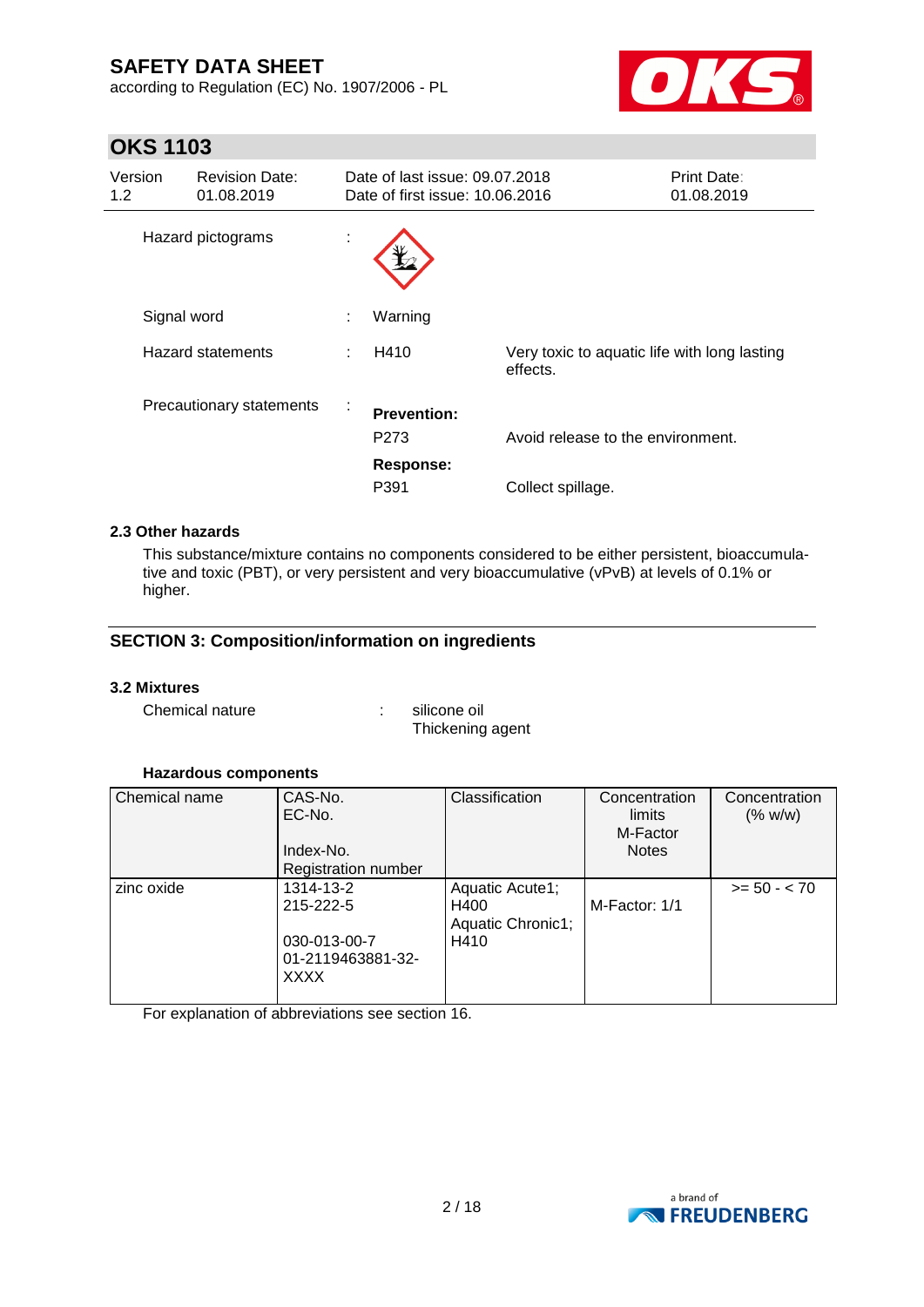according to Regulation (EC) No. 1907/2006 - PL



## **OKS 1103**

| Version | <b>Revision Date:</b> | Date of last issue: 09.07.2018  | <b>Print Date:</b> |
|---------|-----------------------|---------------------------------|--------------------|
| 1.2     | 01.08.2019            | Date of first issue: 10.06.2016 | 01.08.2019         |

### **SECTION 4: First aid measures**

### **4.1 Description of first aid measures** If inhaled : Remove person to fresh air. If signs/symptoms continue, get medical attention. Keep patient warm and at rest. If unconscious, place in recovery position and seek medical advice. Keep respiratory tract clear. If breathing is irregular or stopped, administer artificial respiration. In case of skin contact : Remove contaminated clothing. If irritation develops, get medical attention. Wash off with soap and water. Wash clothing before reuse. Thoroughly clean shoes before reuse. In case of eye contact : Rinse immediately with plenty of water, also under the eyelids, for at least 10 minutes. If eye irritation persists, consult a specialist. If swallowed : Move the victim to fresh air. If unconscious, place in recovery position and seek medical advice. Keep respiratory tract clear. Do not induce vomiting without medical advice. Never give anything by mouth to an unconscious person. **4.2 Most important symptoms and effects, both acute and delayed** Symptoms : No information available. Risks : None known.

### **4.3 Indication of any immediate medical attention and special treatment needed**

Treatment : No information available.

### **SECTION 5: Firefighting measures**

| 5.1 Extinguishing media           |                                                                               |
|-----------------------------------|-------------------------------------------------------------------------------|
| Suitable extinguishing media      | Use water spray, alcohol-resistant foam, dry chemical or car-<br>bon dioxide. |
| Unsuitable extinguishing<br>media | : High volume water jet                                                       |

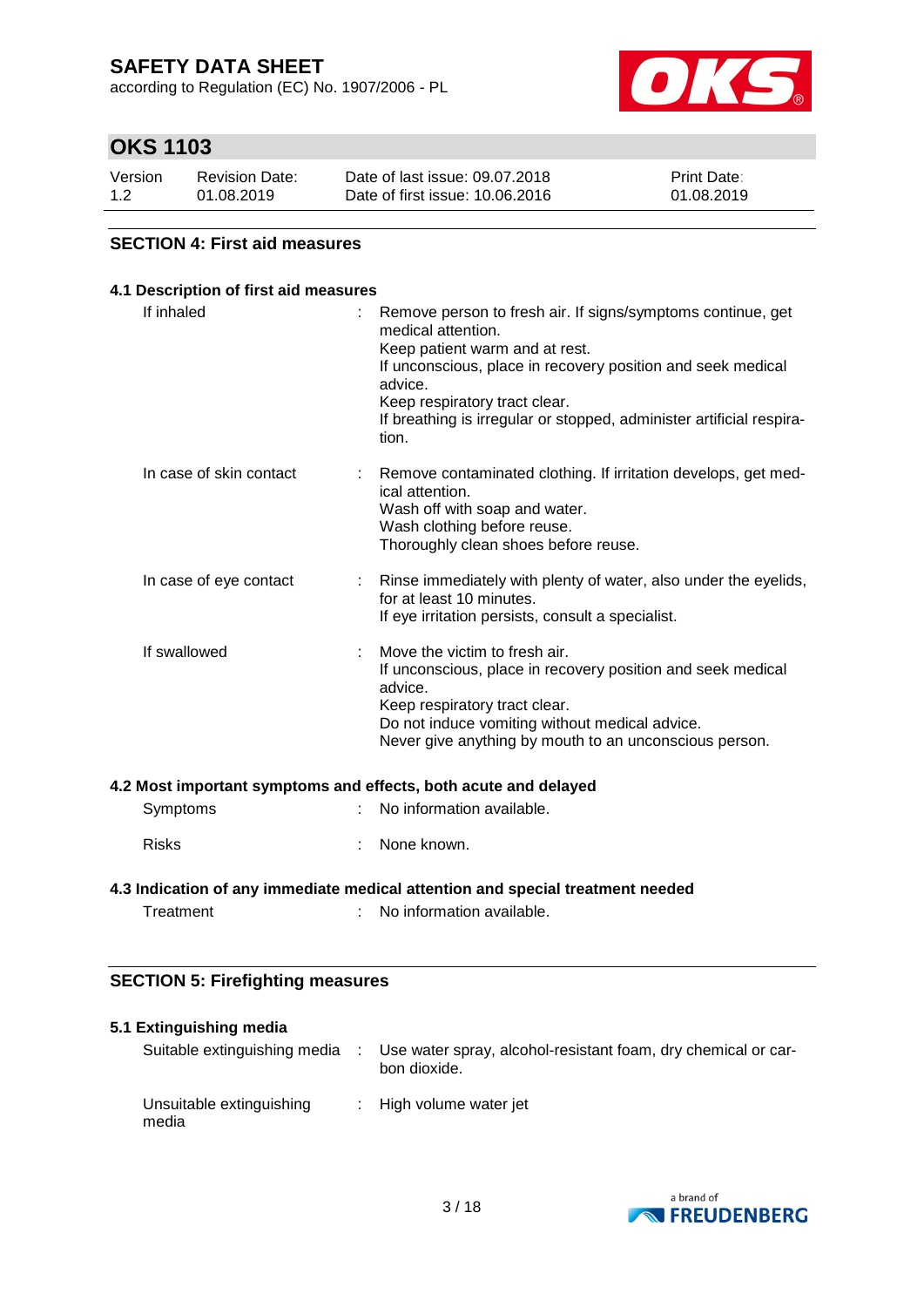according to Regulation (EC) No. 1907/2006 - PL



## **OKS 1103**

| Version<br>1.2 | <b>Revision Date:</b><br>01.08.2019                | Date of last issue: 09.07.2018<br>Date of first issue: 10.06.2016                                                                                                       | Print Date:<br>01.08.2019 |
|----------------|----------------------------------------------------|-------------------------------------------------------------------------------------------------------------------------------------------------------------------------|---------------------------|
|                |                                                    | 5.2 Special hazards arising from the substance or mixture                                                                                                               |                           |
| fighting       |                                                    | Specific hazards during fire- : Fire may cause evolution of:<br>Metal oxides                                                                                            |                           |
|                | 5.3 Advice for firefighters                        |                                                                                                                                                                         |                           |
|                | Special protective equipment :<br>for firefighters | In the event of fire, wear self-contained breathing apparatus.<br>Use personal protective equipment. Exposure to decomposi-<br>tion products may be a hazard to health. |                           |
|                | Further information                                | Standard procedure for chemical fires.<br>Collect contaminated fire extinguishing water separately. This<br>must not be discharged into drains.                         |                           |

### **SECTION 6: Accidental release measures**

| 6.1 Personal precautions, protective equipment and emergency procedures |                                                                                                                                                                                                                                                                                 |  |  |  |  |  |
|-------------------------------------------------------------------------|---------------------------------------------------------------------------------------------------------------------------------------------------------------------------------------------------------------------------------------------------------------------------------|--|--|--|--|--|
| Personal precautions                                                    | : Evacuate personnel to safe areas.<br>Use the indicated respiratory protection if the occupational<br>exposure limit is exceeded and/or in case of product release<br>(dust).<br>Do not breathe vapours, aerosols.<br>Refer to protective measures listed in sections 7 and 8. |  |  |  |  |  |
| <b>6.2 Environmental precautions</b>                                    |                                                                                                                                                                                                                                                                                 |  |  |  |  |  |
| Environmental precautions                                               | : Do not allow contact with soil, surface or ground water.<br>If the product contaminates rivers and lakes or drains inform<br>respective authorities.                                                                                                                          |  |  |  |  |  |

### **6.3 Methods and material for containment and cleaning up**

| Methods for cleaning up | Clean up promptly by sweeping or vacuum.<br>Keep in suitable, closed containers for disposal. |
|-------------------------|-----------------------------------------------------------------------------------------------|
|                         |                                                                                               |

### **6.4 Reference to other sections**

For personal protection see section 8.

### **SECTION 7: Handling and storage**

### **7.1 Precautions for safe handling**

Advice on safe handling : Avoid contact with skin and eyes. For personal protection see section 8. Smoking, eating and drinking should be prohibited in the application area. Wash hands and face before breaks and immediately after handling the product. Do not ingest.

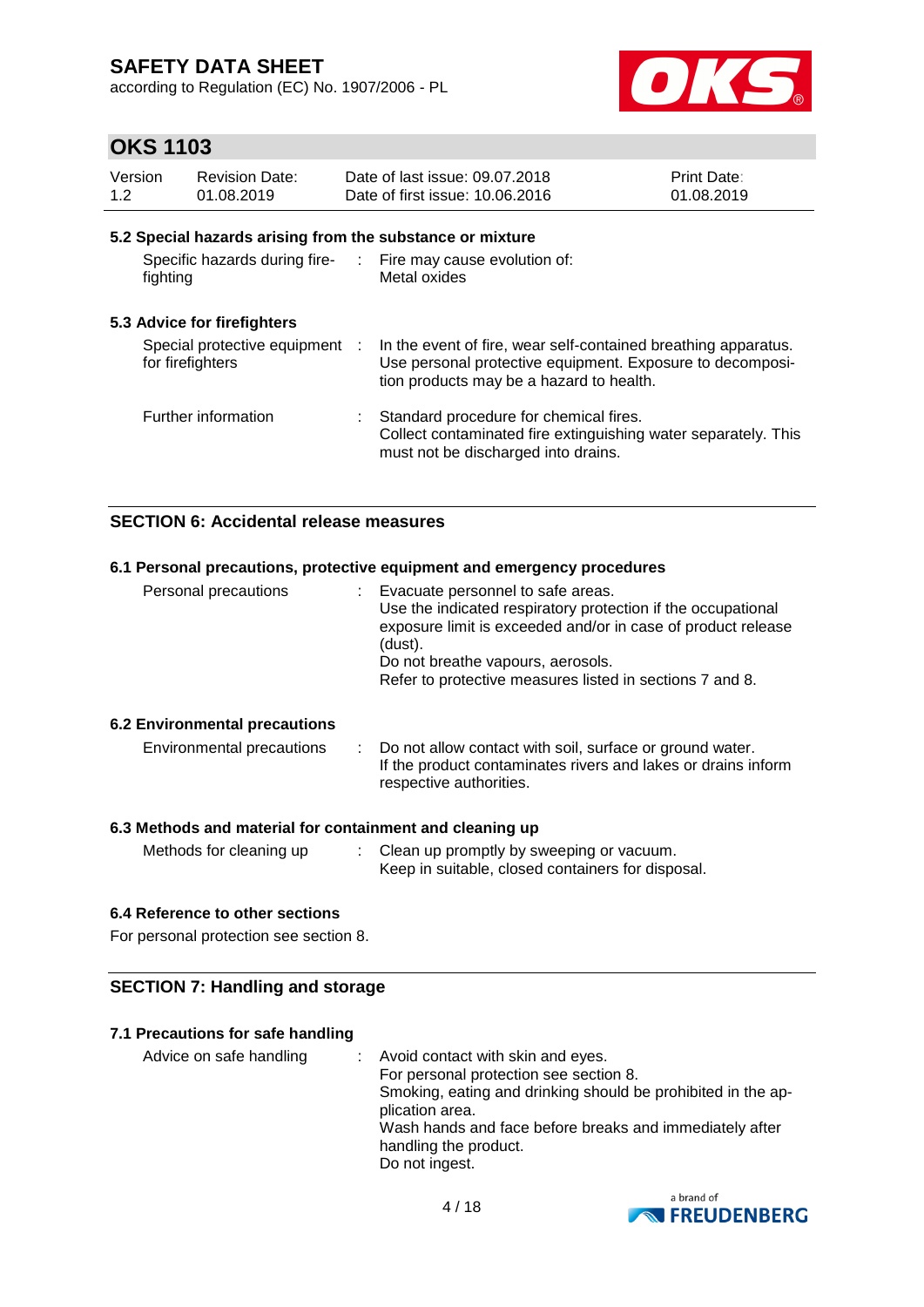according to Regulation (EC) No. 1907/2006 - PL



# **OKS 1103**

| Version<br>1.2                                   | <b>Revision Date:</b><br>01.08.2019        |    | Date of last issue: 09.07.2018<br>Date of first issue: 10.06.2016                                                                                                                                                                                                                                                              | Print Date:<br>01.08.2019 |  |
|--------------------------------------------------|--------------------------------------------|----|--------------------------------------------------------------------------------------------------------------------------------------------------------------------------------------------------------------------------------------------------------------------------------------------------------------------------------|---------------------------|--|
|                                                  |                                            |    | Do not repack.<br>These safety instructions also apply to empty packaging which<br>may still contain product residues.<br>Keep container closed when not in use.                                                                                                                                                               |                           |  |
|                                                  | Hygiene measures                           |    | : Wash face, hands and any exposed skin thoroughly after<br>handling.                                                                                                                                                                                                                                                          |                           |  |
|                                                  |                                            |    | 7.2 Conditions for safe storage, including any incompatibilities                                                                                                                                                                                                                                                               |                           |  |
| Requirements for storage<br>areas and containers |                                            | ÷. | Store in original container. Keep container closed when not in<br>use. Keep in a dry, cool and well-ventilated place. Containers<br>which are opened must be carefully resealed and kept upright<br>to prevent leakage. Store in accordance with the particular<br>national regulations. Keep in properly labelled containers. |                           |  |
|                                                  | 7.3 Specific end use(s)<br>Specific use(s) |    | Specific instructions for handling, not required.                                                                                                                                                                                                                                                                              |                           |  |
|                                                  |                                            |    |                                                                                                                                                                                                                                                                                                                                |                           |  |

### **SECTION 8: Exposure controls/personal protection**

#### **8.1 Control parameters**

### **Occupational Exposure Limits**

| Components          | CAS-No.                                                                       | Value type (Form                                  | Control parameters | <b>Basis</b>   |  |  |
|---------------------|-------------------------------------------------------------------------------|---------------------------------------------------|--------------------|----------------|--|--|
|                     |                                                                               | of exposure)                                      |                    |                |  |  |
| zinc oxide          | 1314-13-2                                                                     | NDS (inhalable                                    | $5 \text{ mg/m}$ 3 | PL OEL         |  |  |
|                     |                                                                               | fraction)                                         | (Zinc)             | $(2018-07-07)$ |  |  |
| Further information | Inhalable fraction - the fraction of aerosol penetrating through the nose and |                                                   |                    |                |  |  |
|                     | mouth, which after deposit in the respiratory tract poses a threat to health, |                                                   |                    |                |  |  |
|                     | determined in accordance with standard PN-EN 481.                             |                                                   |                    |                |  |  |
|                     |                                                                               | PL OEL<br>NDSch (inhalable<br>10 mg/m $3$         |                    |                |  |  |
|                     |                                                                               | fraction)                                         | (Zinc)             | $(2018-07-07)$ |  |  |
| Further information | Inhalable fraction - the fraction of aerosol penetrating through the nose and |                                                   |                    |                |  |  |
|                     | mouth, which after deposit in the respiratory tract poses a threat to health, |                                                   |                    |                |  |  |
|                     |                                                                               | determined in accordance with standard PN-EN 481. |                    |                |  |  |

#### **Derived No Effect Level (DNEL) according to Regulation (EC) No. 1907/2006:**

| Substance name | End Use | Exposure routes | Potential health ef-          | Value              |
|----------------|---------|-----------------|-------------------------------|--------------------|
|                |         |                 | fects                         |                    |
| zinc oxide     | Workers | Inhalation      | Long-term systemic<br>effects | $5 \text{ mg/m}$ 3 |
|                | Workers | Inhalation      | Long-term local ef-<br>fects  | $0,5$ mg/m $3$     |
|                | Workers | Skin contact    | Long-term systemic<br>effects | 83 mg/kg           |

### **Predicted No Effect Concentration (PNEC) according to Regulation (EC) No. 1907/2006:**

| Compartment<br>name<br>Substance<br>nvironmentai t<br>aiuc |
|------------------------------------------------------------|
|------------------------------------------------------------|

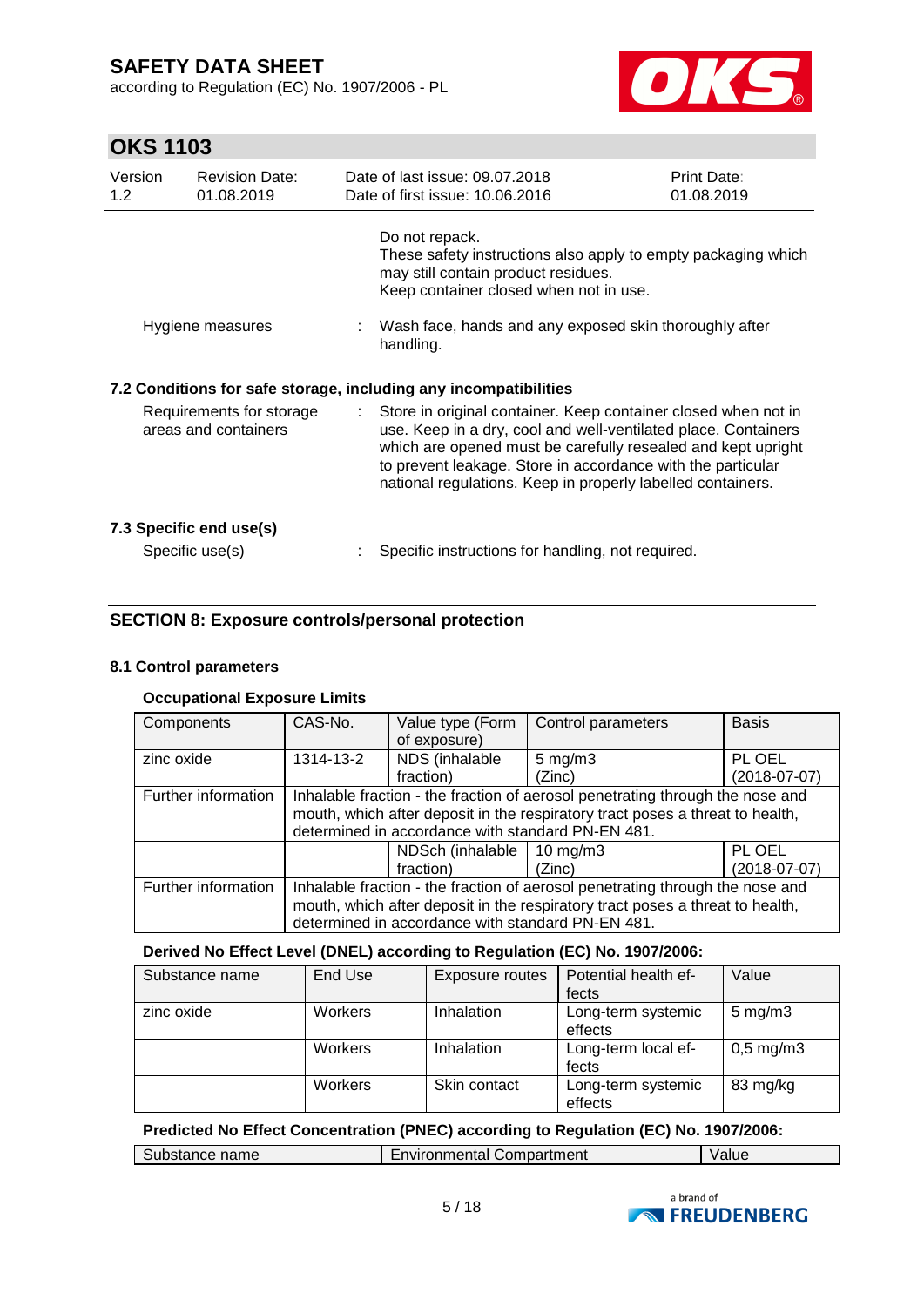according to Regulation (EC) No. 1907/2006 - PL



# **OKS 1103**

| Version<br><b>Revision Date:</b><br>1.2<br>01.08.2019 |  | Date of last issue: 09.07.2018<br>Date of first issue: 10.06.2016 | Print Date:<br>01.08.2019 |
|-------------------------------------------------------|--|-------------------------------------------------------------------|---------------------------|
| zinc oxide                                            |  | Fresh water                                                       | $0,0206$ mg/l             |
|                                                       |  | Marine water                                                      | $0,0061$ mg/l             |
|                                                       |  | Microbiological Activity in Sewage Treat-<br>ment Systems         | $0,100$ mg/l              |
|                                                       |  | Fresh water sediment                                              | 117,8 mg/kg               |
|                                                       |  | Marine sediment                                                   | 56,5 mg/kg                |
|                                                       |  | Soil                                                              | 35,6 mg/kg                |

#### **8.2 Exposure controls**

| <b>Engineering measures</b><br>none             |    |                                                                                                                                                                                                                                                                                                                                                                         |  |  |  |  |
|-------------------------------------------------|----|-------------------------------------------------------------------------------------------------------------------------------------------------------------------------------------------------------------------------------------------------------------------------------------------------------------------------------------------------------------------------|--|--|--|--|
| Personal protective equipment                   |    |                                                                                                                                                                                                                                                                                                                                                                         |  |  |  |  |
| Eye protection                                  | ÷. | Tightly fitting safety goggles                                                                                                                                                                                                                                                                                                                                          |  |  |  |  |
| Hand protection<br>Material<br>Protective index |    | Nitrile rubber<br>Class 1                                                                                                                                                                                                                                                                                                                                               |  |  |  |  |
| Remarks                                         |    | For prolonged or repeated contact use protective gloves. The<br>selected protective gloves have to satisfy the specifications of<br>Regulation (EU) 2016/425 and the standard EN 374 derived<br>from it. The break through time depends amongst other<br>things on the material, the thickness and the type of glove<br>and therefore has to be measured for each case. |  |  |  |  |
| Respiratory protection                          |    | Not required; except in case of aerosol formation.                                                                                                                                                                                                                                                                                                                      |  |  |  |  |
| Filter type                                     |    | Filter type P                                                                                                                                                                                                                                                                                                                                                           |  |  |  |  |
| Protective measures                             |    | The type of protective equipment must be selected according<br>to the concentration and amount of the dangerous substance<br>at the specific workplace.<br>Choose body protection in relation to its type, to the concen-<br>tration and amount of dangerous substances, and to the spe-<br>cific work-place.                                                           |  |  |  |  |

### **SECTION 9: Physical and chemical properties**

### **9.1 Information on basic physical and chemical properties**

| Appearance      | paste             |
|-----------------|-------------------|
| Colour          | : white           |
| Odour           | : characteristic  |
| Odour Threshold | No data available |

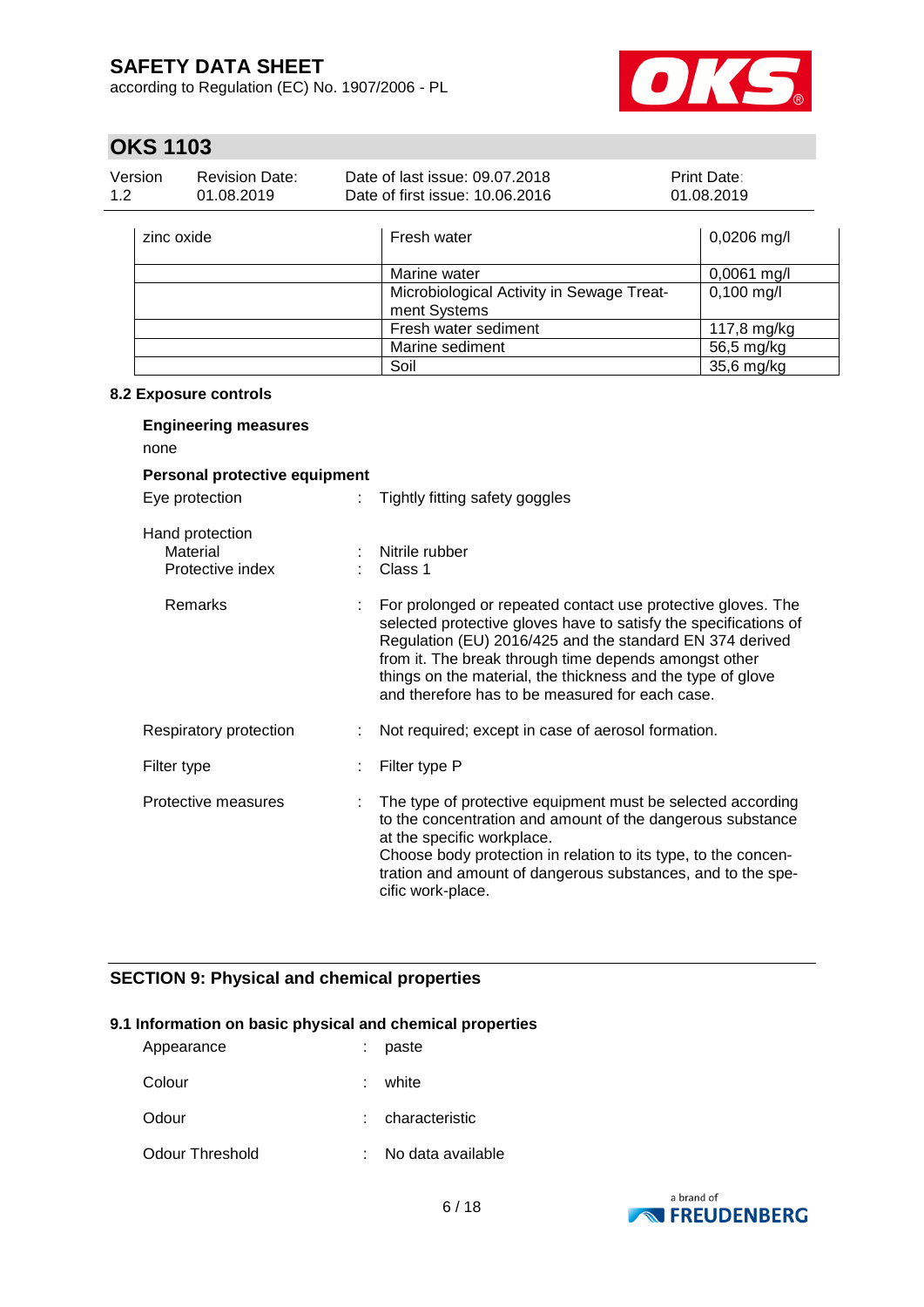according to Regulation (EC) No. 1907/2006 - PL



# **OKS 1103**

| Version | <b>Revision Date:</b> | Date of last issue: 09.07.2018  | <b>Print Date:</b> |
|---------|-----------------------|---------------------------------|--------------------|
| 1.2     | 01.08.2019            | Date of first issue: 10.06.2016 | 01.08.2019         |

| pH                                         | t. | Not applicable            |
|--------------------------------------------|----|---------------------------|
| Melting point/range                        |    | No data available         |
| Boiling point/boiling range                | t. | No data available         |
| Flash point                                | t  | Not applicable            |
| Evaporation rate                           |    | No data available         |
| Flammability (solid, gas)                  |    | <b>Combustible Solids</b> |
| Upper explosion limit                      |    | No data available         |
| Lower explosion limit                      |    | No data available         |
| Vapour pressure                            |    | $<$ 0,001 hPa (20 °C)     |
| Relative vapour density                    | t. | No data available         |
| Density                                    |    | 1,55 g/cm3<br>(20 °C)     |
| <b>Bulk density</b>                        |    | No data available         |
| Solubility(ies)<br>Water solubility        | t. | insoluble                 |
| Solubility in other solvents               | t. | No data available         |
| Partition coefficient: n-<br>octanol/water |    | No data available         |
| Auto-ignition temperature                  | t. | No data available         |
| Decomposition temperature                  | t. | No data available         |
| Viscosity<br>Viscosity, dynamic            |    | No data available         |
| Viscosity, kinematic                       |    | Not applicable            |
| <b>Explosive properties</b>                |    | Not explosive             |
| Oxidizing properties                       | t. | No data available         |
|                                            |    |                           |

### **9.2 Other information**

Sublimation point : No data available

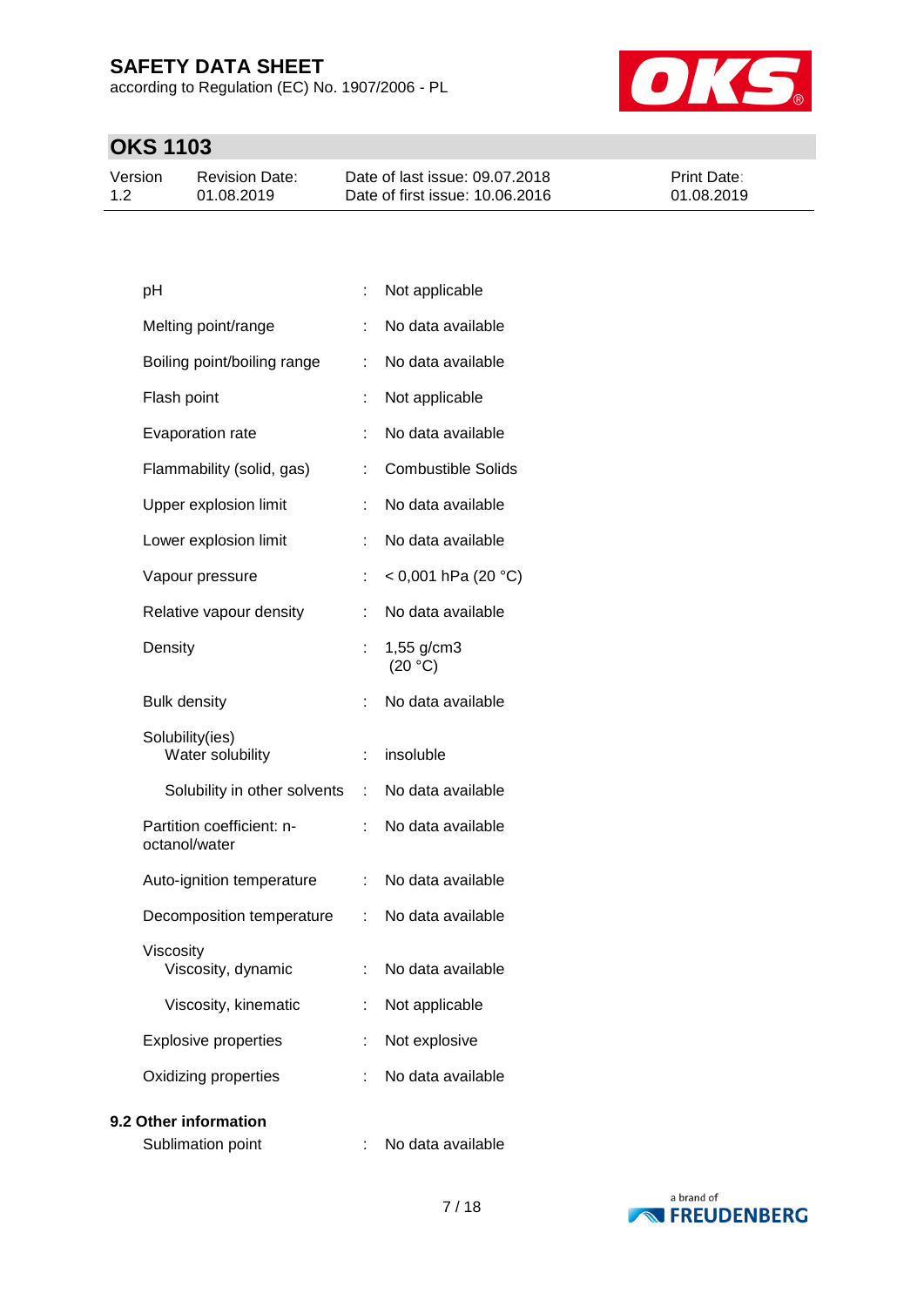according to Regulation (EC) No. 1907/2006 - PL



## **OKS 1103**

| Version<br>1.2 | <b>Revision Date:</b><br>01.08.2019 | Date of last issue: 09.07.2018<br>Date of first issue: 10.06.2016 | <b>Print Date:</b><br>01.08.2019 |
|----------------|-------------------------------------|-------------------------------------------------------------------|----------------------------------|
|                | Metal corrosion rate                | : Not corrosive to metals                                         |                                  |
|                | Self-ignition                       | not auto-flammable                                                |                                  |

### **SECTION 10: Stability and reactivity**

#### **10.1 Reactivity**

No hazards to be specially mentioned.

#### **10.2 Chemical stability**

Stable under normal conditions.

| 10.3 Possibility of hazardous reactions |  |                                                             |  |  |  |  |
|-----------------------------------------|--|-------------------------------------------------------------|--|--|--|--|
| Hazardous reactions                     |  | No dangerous reaction known under conditions of normal use. |  |  |  |  |
| 10.4 Conditions to avoid                |  |                                                             |  |  |  |  |
| Conditions to avoid                     |  | No conditions to be specially mentioned.                    |  |  |  |  |
| 10.5 Incompatible materials             |  |                                                             |  |  |  |  |
| Materials to avoid                      |  | No materials to be especially mentioned.                    |  |  |  |  |

### **10.6 Hazardous decomposition products**

>150 °C small quantities of formaldehyde may be formed.

### **SECTION 11: Toxicological information**

### **11.1 Information on toxicological effects**

### **Acute toxicity**

| Product: |  |  |  |  |
|----------|--|--|--|--|
|          |  |  |  |  |
|          |  |  |  |  |
|          |  |  |  |  |

| Acute oral toxicity       |    | Remarks: This information is not available.                                    |
|---------------------------|----|--------------------------------------------------------------------------------|
| Acute inhalation toxicity |    | Remarks: This information is not available.                                    |
| Acute dermal toxicity     |    | Remarks: This information is not available.                                    |
| <b>Components:</b>        |    |                                                                                |
| zinc oxide:               |    |                                                                                |
| Acute oral toxicity       |    | LD50 (Rat): $>$ 5.000 mg/kg<br>Method: OECD Test Guideline 401                 |
| Acute inhalation toxicity | ÷. | $LC50$ (Rat): $> 5.7$ mg/l<br>Exposure time: 4 h<br>Test atmosphere: dust/mist |

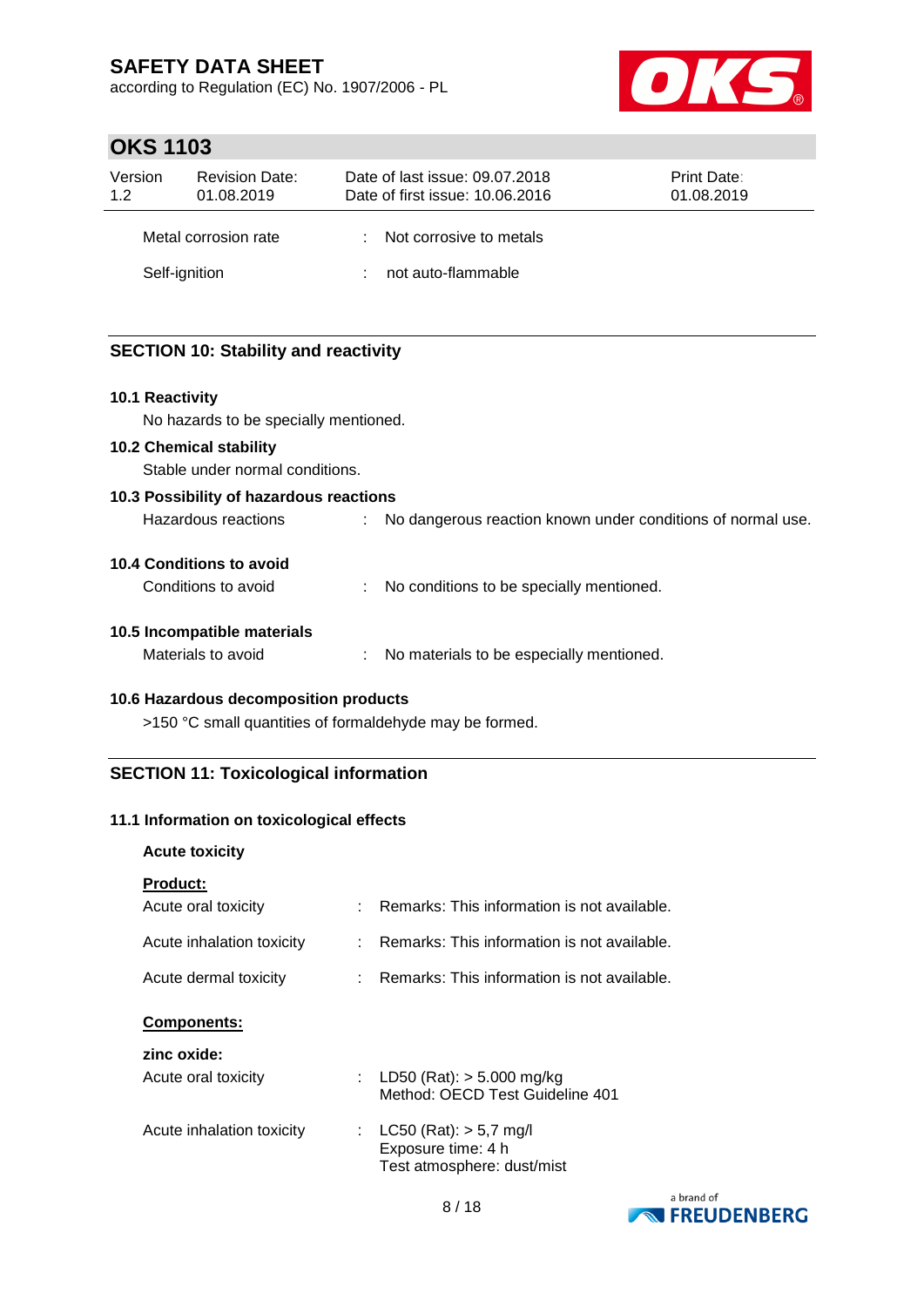according to Regulation (EC) No. 1907/2006 - PL



## **OKS 1103**

| Version<br>1.2        | <b>Revision Date:</b><br>01.08.2019 | Date of last issue: 09.07.2018<br>Date of first issue: 10.06.2016                                                                                    | <b>Print Date:</b><br>01.08.2019 |
|-----------------------|-------------------------------------|------------------------------------------------------------------------------------------------------------------------------------------------------|----------------------------------|
|                       |                                     | Method: OECD Test Guideline 403<br>Assessment: The substance or mixture has no acute inhala-<br>tion toxicity                                        |                                  |
| Acute dermal toxicity |                                     | : LD50 (Rat): $> 2.000$ mg/kg<br>Method: OECD Test Guideline 402<br>GLP: yes<br>Assessment: The substance or mixture has no acute dermal<br>toxicity |                                  |

#### **Skin corrosion/irritation**

#### **Product:**

Remarks: This information is not available.

#### **Components:**

### **zinc oxide:**

Species: Rabbit Assessment: No skin irritation Method: OECD Test Guideline 404 Result: No skin irritation

#### **Serious eye damage/eye irritation**

#### **Product:**

Remarks: This information is not available.

#### **Components:**

#### **zinc oxide:**

Species: Rabbit Assessment: No eye irritation Method: OECD Test Guideline 405 Result: No eye irritation GLP: yes

#### **Respiratory or skin sensitisation**

### **Product:**

Remarks: This information is not available.

#### **Components:**

### **zinc oxide:**

Test Type: Maximisation Test Species: Guinea pig Assessment: Does not cause skin sensitisation. Method: OECD Test Guideline 406

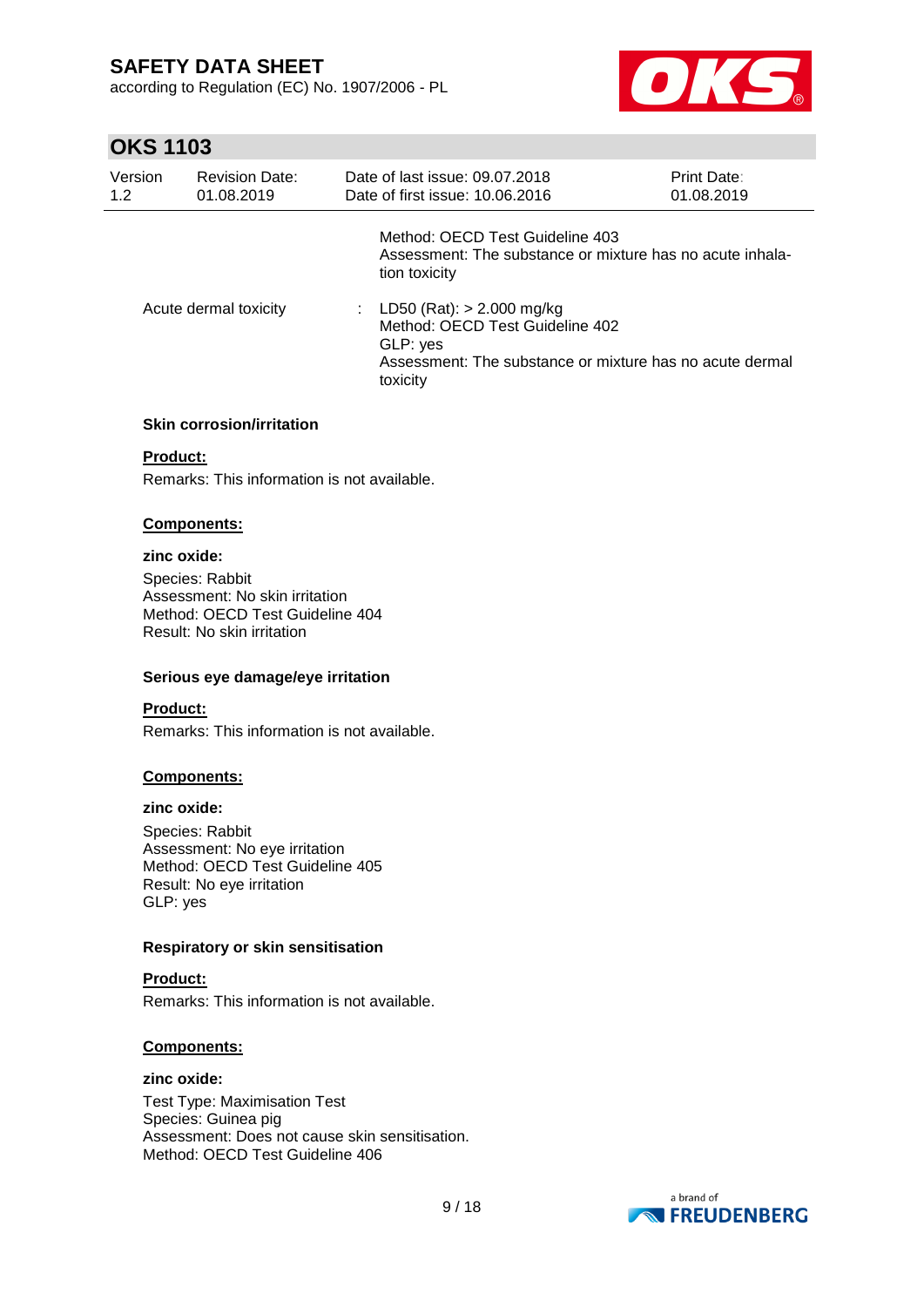according to Regulation (EC) No. 1907/2006 - PL



# **OKS 1103**

| Version<br>1.2 | <b>Revision Date:</b><br>01.08.2019                    |           | Date of last issue: 09.07.2018<br>Date of first issue: 10.06.2016                | <b>Print Date:</b><br>01.08.2019 |
|----------------|--------------------------------------------------------|-----------|----------------------------------------------------------------------------------|----------------------------------|
|                | Result: Does not cause skin sensitisation.<br>GLP: yes |           |                                                                                  |                                  |
|                | <b>Germ cell mutagenicity</b>                          |           |                                                                                  |                                  |
|                | <b>Product:</b>                                        |           |                                                                                  |                                  |
|                | Genotoxicity in vitro                                  |           | : Remarks: No data available                                                     |                                  |
|                | Genotoxicity in vivo                                   |           | : Remarks: No data available                                                     |                                  |
|                | <b>Components:</b>                                     |           |                                                                                  |                                  |
|                | zinc oxide:                                            |           |                                                                                  |                                  |
|                | Germ cell mutagenicity-As-<br>sessment                 | $\sim 10$ | Tests on bacterial or mammalian cell cultures did not show<br>mutagenic effects. |                                  |
|                | Carcinogenicity                                        |           |                                                                                  |                                  |
|                | <b>Product:</b><br>Remarks: No data available          |           |                                                                                  |                                  |
|                | Components:                                            |           |                                                                                  |                                  |
|                | zinc oxide:                                            |           |                                                                                  |                                  |
|                | ment                                                   |           | Carcinogenicity - Assess- : Not classifiable as a human carcinogen.              |                                  |
|                | <b>Reproductive toxicity</b>                           |           |                                                                                  |                                  |
|                | Product:                                               |           |                                                                                  |                                  |
|                | Effects on fertility                                   |           | Remarks: No data available                                                       |                                  |
|                | Effects on foetal develop-<br>ment                     | t.        | Remarks: No data available                                                       |                                  |
|                | Components:                                            |           |                                                                                  |                                  |
|                | zinc oxide:                                            |           |                                                                                  |                                  |
|                | Reproductive toxicity - As-<br>sessment                |           | No toxicity to reproduction<br>No toxicity to reproduction                       |                                  |
|                | <b>STOT - single exposure</b>                          |           |                                                                                  |                                  |
|                | Components:                                            |           |                                                                                  |                                  |

### **zinc oxide:**

Assessment: The substance or mixture is not classified as specific target organ toxicant, single

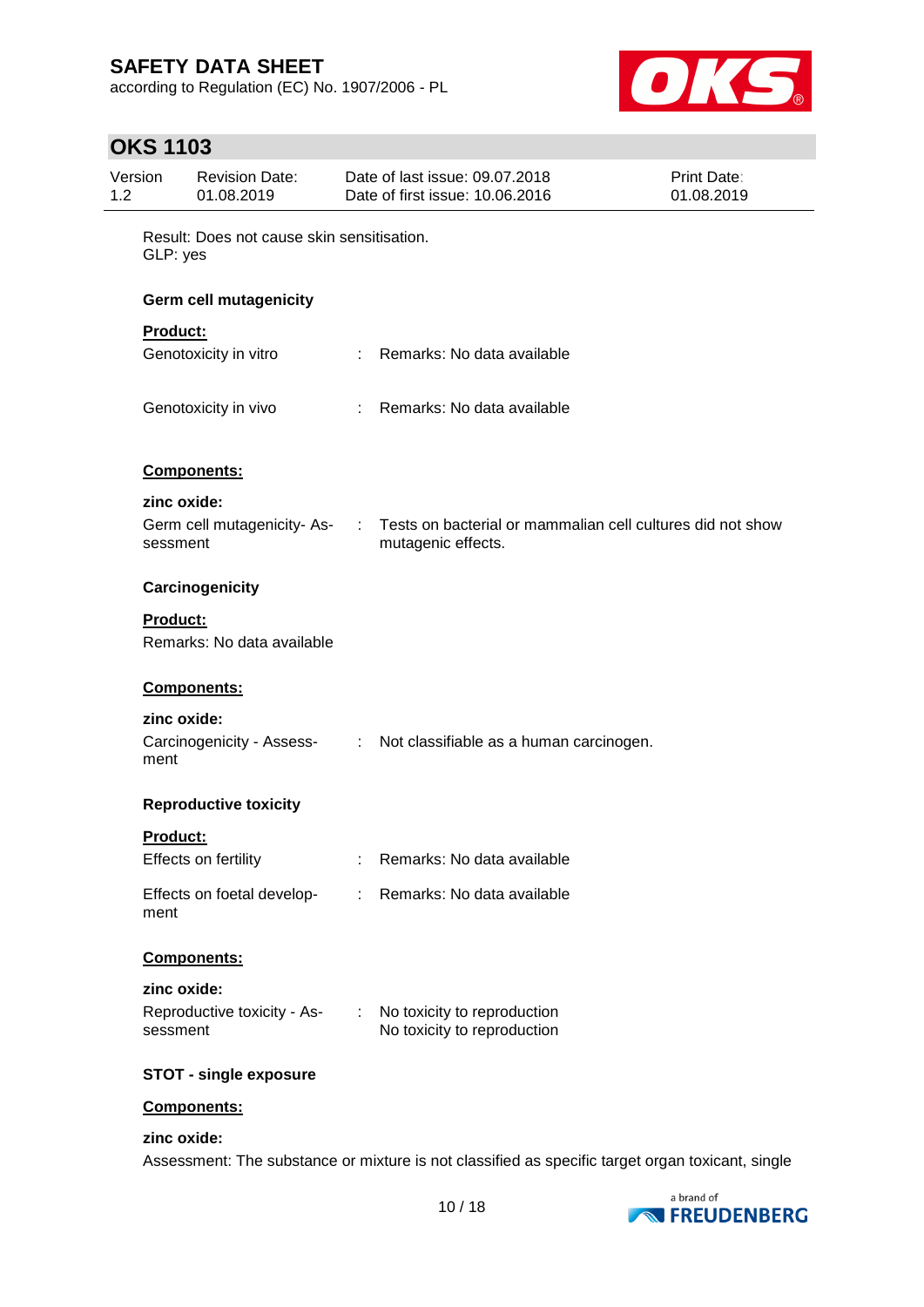according to Regulation (EC) No. 1907/2006 - PL



## **OKS 1103**

| Version | <b>Revision Date:</b> | Date of last issue: 09.07.2018  | <b>Print Date:</b> |
|---------|-----------------------|---------------------------------|--------------------|
| 1.2     | 01.08.2019            | Date of first issue: 10.06.2016 | 01.08.2019         |

exposure.

#### **STOT - repeated exposure**

#### **Components:**

#### **zinc oxide:**

Assessment: The substance or mixture is not classified as specific target organ toxicant, repeated exposure.

#### **Repeated dose toxicity**

### **Product:**

Remarks: This information is not available.

#### **Aspiration toxicity**

**Product:** This information is not available.

#### **Components:**

#### **zinc oxide:**

No aspiration toxicity classification

#### **Further information**

#### **Product:**

Remarks: Information given is based on data on the components and the toxicology of similar products.

### **SECTION 12: Ecological information**

#### **12.1 Toxicity**

| <b>Product:</b>                                                                     |   |                                                                                                                 |
|-------------------------------------------------------------------------------------|---|-----------------------------------------------------------------------------------------------------------------|
| Toxicity to fish                                                                    |   | : Remarks: Very toxic to aquatic organisms, may cause long-<br>term adverse effects in the aquatic environment. |
| Toxicity to daphnia and other : Remarks: No data available<br>aquatic invertebrates |   |                                                                                                                 |
| Toxicity to algae                                                                   |   | : Remarks: No data available                                                                                    |
| Toxicity to microorganisms                                                          | ÷ | Remarks: No data available                                                                                      |

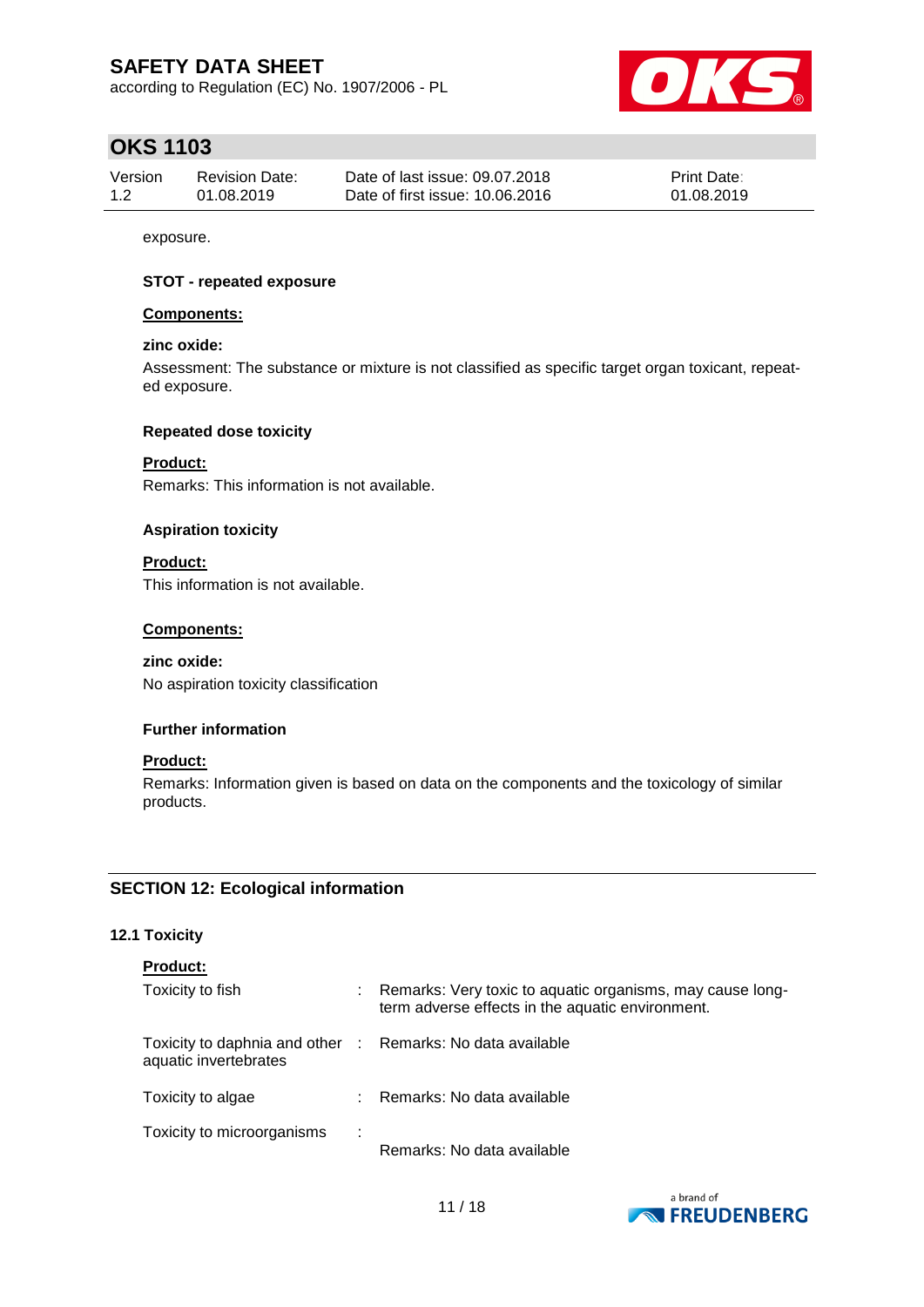according to Regulation (EC) No. 1907/2006 - PL



# **OKS 1103**

| 1.2 | Version         | <b>Revision Date:</b><br>01.08.2019                            |                               | Date of last issue: 09.07.2018<br>Date of first issue: 10.06.2016                                                                                                   | <b>Print Date:</b><br>01.08.2019 |
|-----|-----------------|----------------------------------------------------------------|-------------------------------|---------------------------------------------------------------------------------------------------------------------------------------------------------------------|----------------------------------|
|     |                 | Components:                                                    |                               |                                                                                                                                                                     |                                  |
|     | zinc oxide:     |                                                                |                               |                                                                                                                                                                     |                                  |
|     |                 | Toxicity to fish                                               |                               | : LC50 (Danio rerio (zebra fish)): 1,55 mg/l<br>Exposure time: 96 h<br>Test Type: static test                                                                       |                                  |
|     |                 | Toxicity to daphnia and other :<br>aquatic invertebrates       |                               | EC50 (Daphnia magna (Water flea)): 1 mg/l<br>Exposure time: 48 h<br>Test Type: static test<br>Method: OECD Test Guideline 202                                       |                                  |
|     |                 | Toxicity to algae                                              |                               | EC50 (Pseudokirchneriella subcapitata (green algae)): 0,136<br>mg/l<br>Exposure time: 72 h<br>Test Type: static test<br>Method: OECD Test Guideline 201<br>GLP: yes |                                  |
|     |                 | M-Factor (Short-term (acute)<br>aquatic hazard)                | ÷                             | $\overline{1}$                                                                                                                                                      |                                  |
|     |                 | Toxicity to microorganisms                                     |                               | EC50 (activated sludge): $> 1.000$ mg/l<br>Exposure time: 3 h<br>Method: OECD Test Guideline 209<br>GLP: yes                                                        |                                  |
|     | ic toxicity)    | Toxicity to daphnia and other<br>aquatic invertebrates (Chron- | $\mathcal{I}^{\mathcal{I}}$ . | $0,04$ mg/l<br>Exposure time: 21 d<br>Species: Daphnia magna (Water flea)<br>Test Type: semi-static test<br>Method: OECD Test Guideline 211                         |                                  |
|     |                 | M-Factor (Long-term (chron-<br>ic) aquatic hazard)             |                               | 1                                                                                                                                                                   |                                  |
|     |                 | 12.2 Persistence and degradability                             |                               |                                                                                                                                                                     |                                  |
|     | <b>Product:</b> |                                                                |                               |                                                                                                                                                                     |                                  |
|     |                 | Biodegradability                                               |                               | Remarks: No data available                                                                                                                                          |                                  |
|     | ity             | Physico-chemical removabil-                                    | ÷                             | Remarks: No data available                                                                                                                                          |                                  |
|     |                 | Components:                                                    |                               |                                                                                                                                                                     |                                  |
|     | zinc oxide:     | Biodegradability                                               |                               | Remarks: The methods for determining biodegradability are<br>not applicable to inorganic substances.                                                                |                                  |

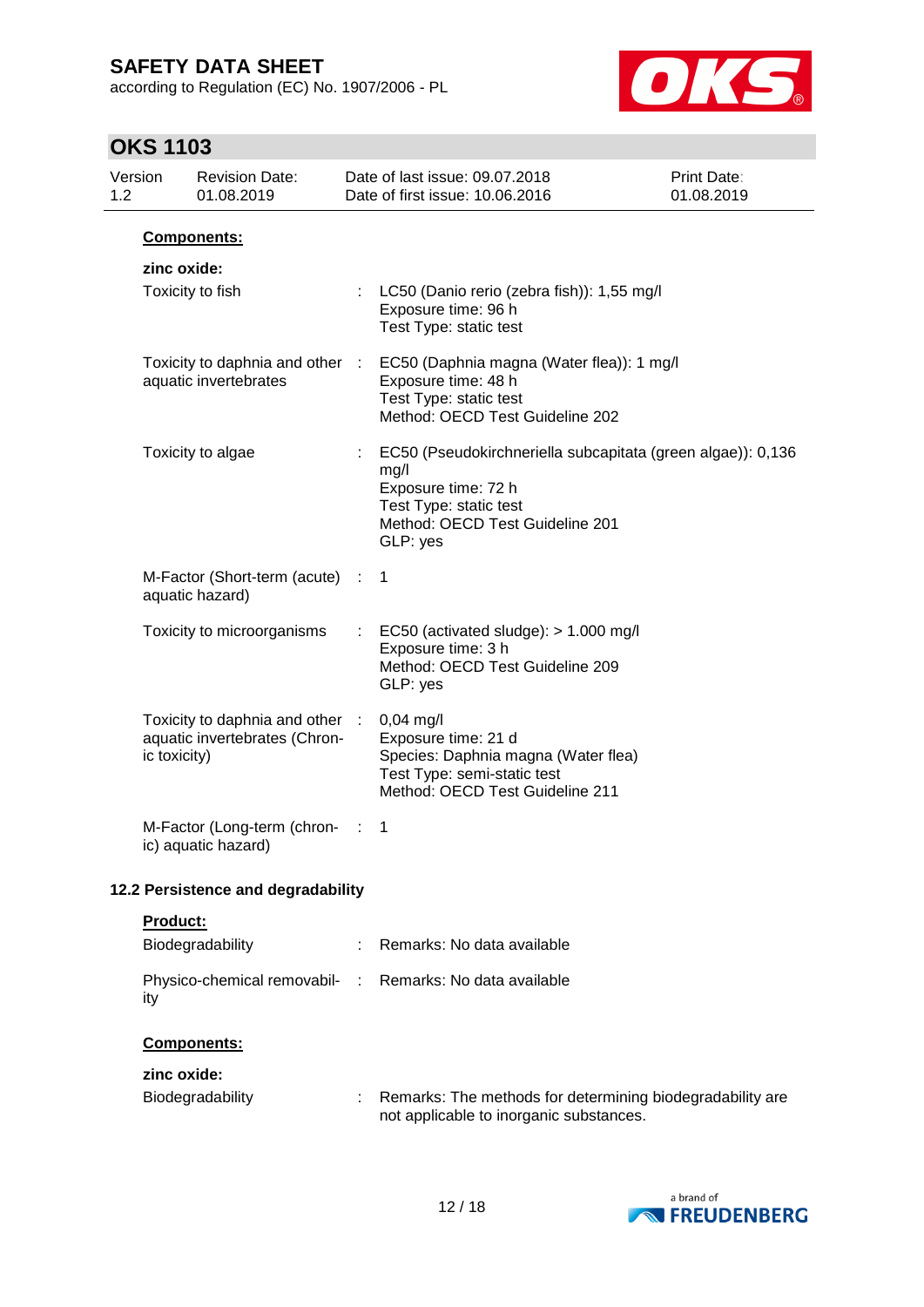according to Regulation (EC) No. 1907/2006 - PL



# **OKS 1103**

| Version | <b>Revision Date:</b> | Date of last issue: 09.07.2018  | <b>Print Date:</b> |
|---------|-----------------------|---------------------------------|--------------------|
| 1.2     | 01.08.2019            | Date of first issue: 10.06.2016 | 01.08.2019         |

#### **12.3 Bioaccumulative potential**

#### **Product:**

| Bioaccumulation |  | Remarks: This mixture contains no substance considered to |
|-----------------|--|-----------------------------------------------------------|
|                 |  | be persistent, bioaccumulating and toxic (PBT).           |
|                 |  | This mixture contains no substance considered to be very  |
|                 |  | persistent and very bioaccumulating (vPvB).               |

### **12.4 Mobility in soil**

| <b>Product:</b>                                    |                              |
|----------------------------------------------------|------------------------------|
| <b>Mobility</b>                                    | : Remarks: No data available |
| Distribution among environ-<br>mental compartments | : Remarks: No data available |

### **12.5 Results of PBT and vPvB assessment**

|            | <b>Product:</b>                        |    |                                                                                                                                                                                                            |
|------------|----------------------------------------|----|------------------------------------------------------------------------------------------------------------------------------------------------------------------------------------------------------------|
| Assessment |                                        | ÷. | This substance/mixture contains no components considered<br>to be either persistent, bioaccumulative and toxic (PBT), or<br>very persistent and very bioaccumulative (vPvB) at levels of<br>0.1% or higher |
|            | <b>Components:</b>                     |    |                                                                                                                                                                                                            |
|            | zinc oxide:                            |    |                                                                                                                                                                                                            |
|            | Assessment                             |    | Remarks: Not applicable                                                                                                                                                                                    |
|            | 12.6 Other adverse effects             |    |                                                                                                                                                                                                            |
|            | <b>Product:</b>                        |    |                                                                                                                                                                                                            |
|            | Additional ecological infor-<br>mation |    | : Very toxic to aquatic organisms, may cause long-term adverse<br>effects in the aquatic environment.                                                                                                      |
|            |                                        |    |                                                                                                                                                                                                            |

### **SECTION 13: Disposal considerations**

| 13.1 Waste treatment methods |                                                                                                                                                                                                                    |
|------------------------------|--------------------------------------------------------------------------------------------------------------------------------------------------------------------------------------------------------------------|
| Product                      | The product should not be allowed to enter drains, water<br>courses or the soil.<br>Do not dispose of with domestic refuse.<br>Dispose of as hazardous waste in compliance with local and<br>national regulations. |
|                              | Waste codes should be assigned by the user based on the<br>application for which the product was used.                                                                                                             |
| Contaminated packaging       | Packaging that is not properly emptied must be disposed of as                                                                                                                                                      |
|                              |                                                                                                                                                                                                                    |

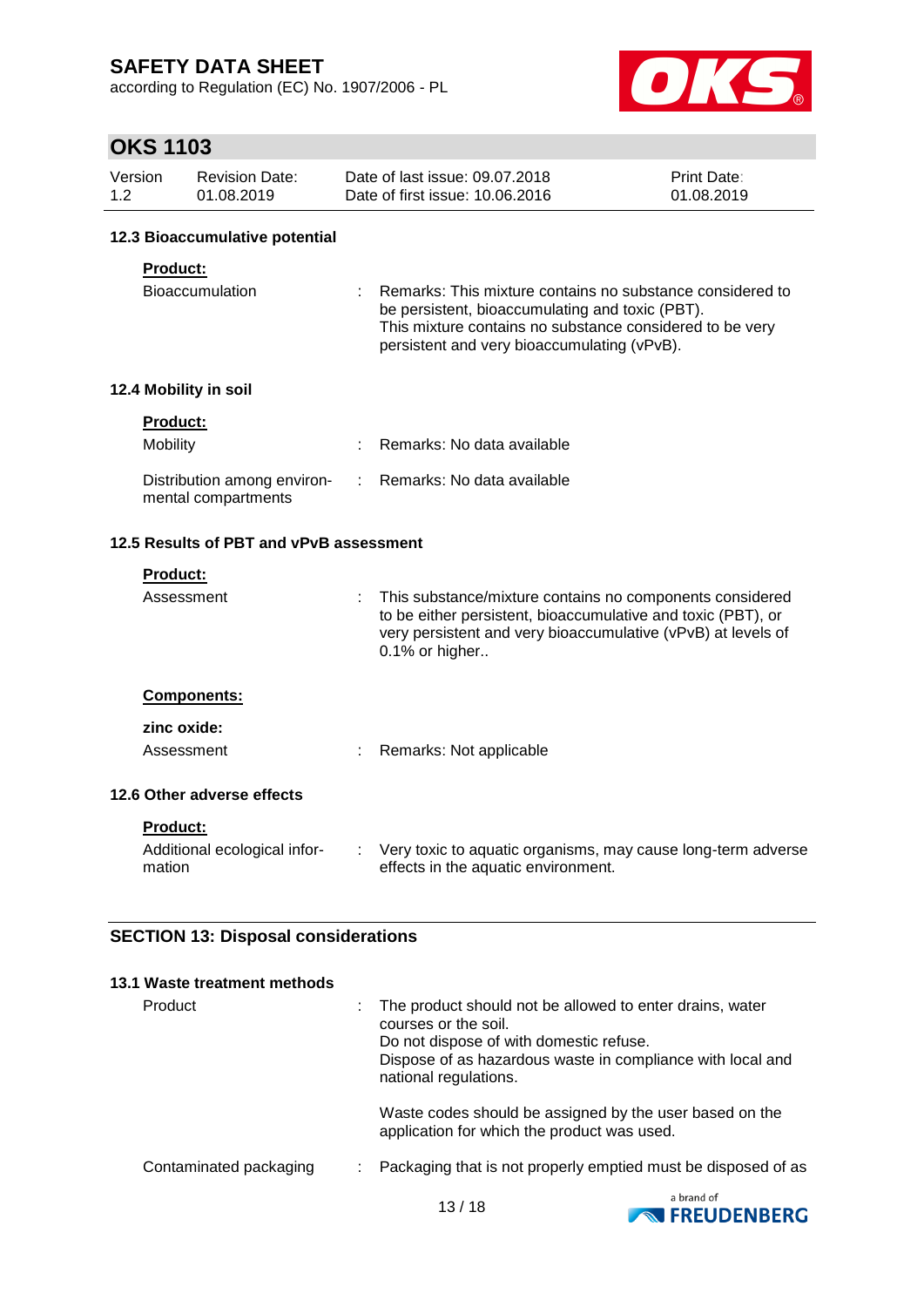according to Regulation (EC) No. 1907/2006 - PL



| Version | <b>Revision Date:</b>                                                                                                 |    | Date of last issue: 09.07.2018                                                                        | Print Date: |
|---------|-----------------------------------------------------------------------------------------------------------------------|----|-------------------------------------------------------------------------------------------------------|-------------|
| 1.2     | 01.08.2019                                                                                                            |    | Date of first issue: 10.06.2016                                                                       | 01.08.2019  |
|         |                                                                                                                       |    | the unused product.<br>Dispose of waste product or used containers according to<br>local regulations. |             |
|         |                                                                                                                       |    | The following Waste Codes are only suggestions:                                                       |             |
|         |                                                                                                                       |    |                                                                                                       |             |
|         | <b>SECTION 14: Transport information</b>                                                                              |    |                                                                                                       |             |
|         |                                                                                                                       |    |                                                                                                       |             |
|         | 14.1 UN number                                                                                                        |    |                                                                                                       |             |
|         | <b>ADR</b>                                                                                                            | ÷. | <b>UN 3077</b>                                                                                        |             |
|         | <b>IMDG</b>                                                                                                           |    | <b>UN 3077</b>                                                                                        |             |
|         | <b>IATA</b>                                                                                                           |    | <b>UN 3077</b>                                                                                        |             |
|         | 14.2 UN proper shipping name                                                                                          |    |                                                                                                       |             |
|         | <b>ADR</b>                                                                                                            |    | ENVIRONMENTALLY HAZARDOUS SUBSTANCE, SOLID,<br><b>N.O.S.</b><br>(zinc oxide)                          |             |
|         | <b>IMDG</b>                                                                                                           |    | ENVIRONMENTALLY HAZARDOUS SUBSTANCE, SOLID,<br>N.O.S.<br>(zinc oxide)                                 |             |
|         | <b>IATA</b>                                                                                                           |    | Environmentally hazardous substance, solid, n.o.s.<br>(zinc oxide)                                    |             |
|         | 14.3 Transport hazard class(es)                                                                                       |    |                                                                                                       |             |
|         | <b>ADR</b>                                                                                                            | t. | 9                                                                                                     |             |
|         | <b>IMDG</b>                                                                                                           |    | 9                                                                                                     |             |
|         | <b>IATA</b>                                                                                                           |    | 9                                                                                                     |             |
|         | 14.4 Packing group                                                                                                    |    |                                                                                                       |             |
|         | <b>ADR</b><br>Packing group<br><b>Classification Code</b><br><b>Hazard Identification Number</b><br>Labels            |    | Ш<br>M7<br>90<br>9                                                                                    |             |
|         | <b>IMDG</b><br>Packing group<br>Labels<br>EmS Code                                                                    |    | $\mathbf{III}$<br>9<br>F-A, S-F                                                                       |             |
|         | <b>IATA (Cargo)</b><br>Packing instruction (cargo<br>aircraft)<br>Packing instruction (LQ)<br>Packing group<br>Labels |    | 956<br>Y956<br>$\mathbf{III}$<br>Class 9 - Miscellaneous dangerous substances and articles            |             |

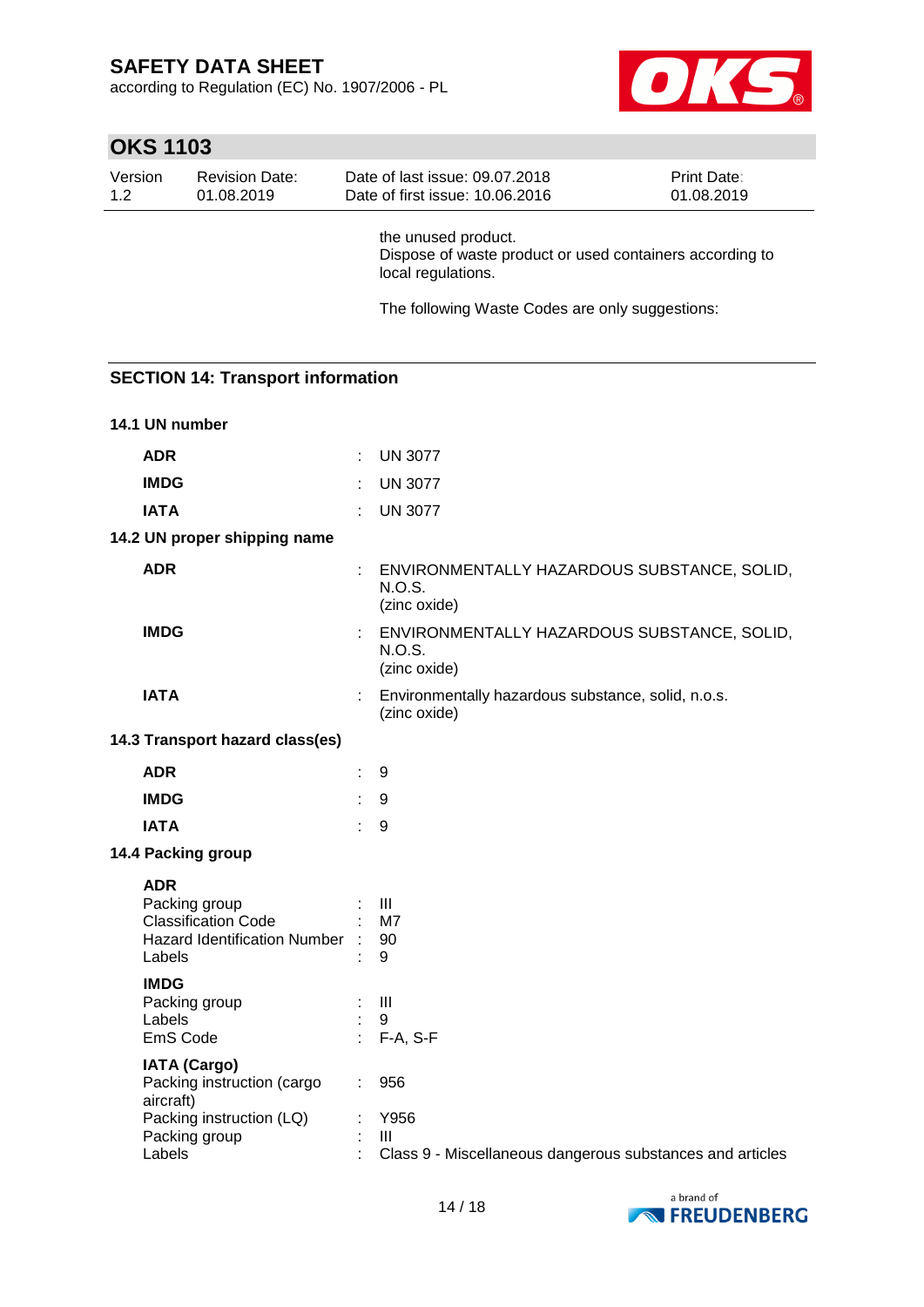according to Regulation (EC) No. 1907/2006 - PL



# **OKS 1103**

| Version<br>1.2                    |                                                                         | <b>Revision Date:</b><br>01.08.2019                  |  | Date of last issue: 09.07.2018<br>Date of first issue: 10.06.2016      | Print Date:<br>01.08.2019 |
|-----------------------------------|-------------------------------------------------------------------------|------------------------------------------------------|--|------------------------------------------------------------------------|---------------------------|
|                                   |                                                                         | <b>IATA (Passenger)</b>                              |  |                                                                        |                           |
|                                   | ger aircraft)                                                           | Packing instruction (passen-                         |  | 956                                                                    |                           |
|                                   | Labels                                                                  | Packing instruction (LQ)<br>Packing group            |  | Y956<br>Ш<br>Class 9 - Miscellaneous dangerous substances and articles |                           |
| <b>14.5 Environmental hazards</b> |                                                                         |                                                      |  |                                                                        |                           |
|                                   | <b>ADR</b>                                                              | Environmentally hazardous                            |  | yes                                                                    |                           |
|                                   | <b>IMDG</b>                                                             | Marine pollutant                                     |  | yes                                                                    |                           |
|                                   |                                                                         | <b>IATA (Passenger)</b><br>Environmentally hazardous |  | yes                                                                    |                           |
|                                   |                                                                         | <b>IATA (Cargo)</b><br>Environmentally hazardous     |  | yes                                                                    |                           |
|                                   | 14.6 Special precautions for user                                       |                                                      |  |                                                                        |                           |
|                                   | No special precautions required.                                        |                                                      |  |                                                                        |                           |
|                                   | 14.7 Transport in bulk according to Annex II of Marpol and the IBC Code |                                                      |  |                                                                        |                           |
|                                   | Remarks                                                                 |                                                      |  | Not applicable for product as supplied.                                |                           |

### **SECTION 15: Regulatory information**

### **15.1 Safety, health and environmental regulations/legislation specific for the substance or mixture**

| REACH - Candidate List of Substances of Very High<br>Concern for Authorisation (Article 59).                                                         |    | : This product does not contain sub-<br>stances of very high concern (Regu-<br>lation (EC) No 1907/2006 (REACH),<br>Article 57). |
|------------------------------------------------------------------------------------------------------------------------------------------------------|----|----------------------------------------------------------------------------------------------------------------------------------|
| REACH - List of substances subject to authorisation<br>(Annex XIV)                                                                                   |    | Not applicable                                                                                                                   |
| Regulation (EC) No 1005/2009 on substances that de-<br>plete the ozone layer                                                                         | ÷  | Not applicable                                                                                                                   |
| Regulation (EC) No 850/2004 on persistent organic pol-<br>:<br>lutants                                                                               |    | Not applicable                                                                                                                   |
| Regulation (EC) No 649/2012 of the European Parlia-<br>ment and the Council concerning the export and import<br>of dangerous chemicals               | ÷. | Not applicable                                                                                                                   |
| REACH - Restrictions on the manufacture, placing on<br>the market and use of certain dangerous substances,<br>preparations and articles (Annex XVII) |    | Not applicable                                                                                                                   |

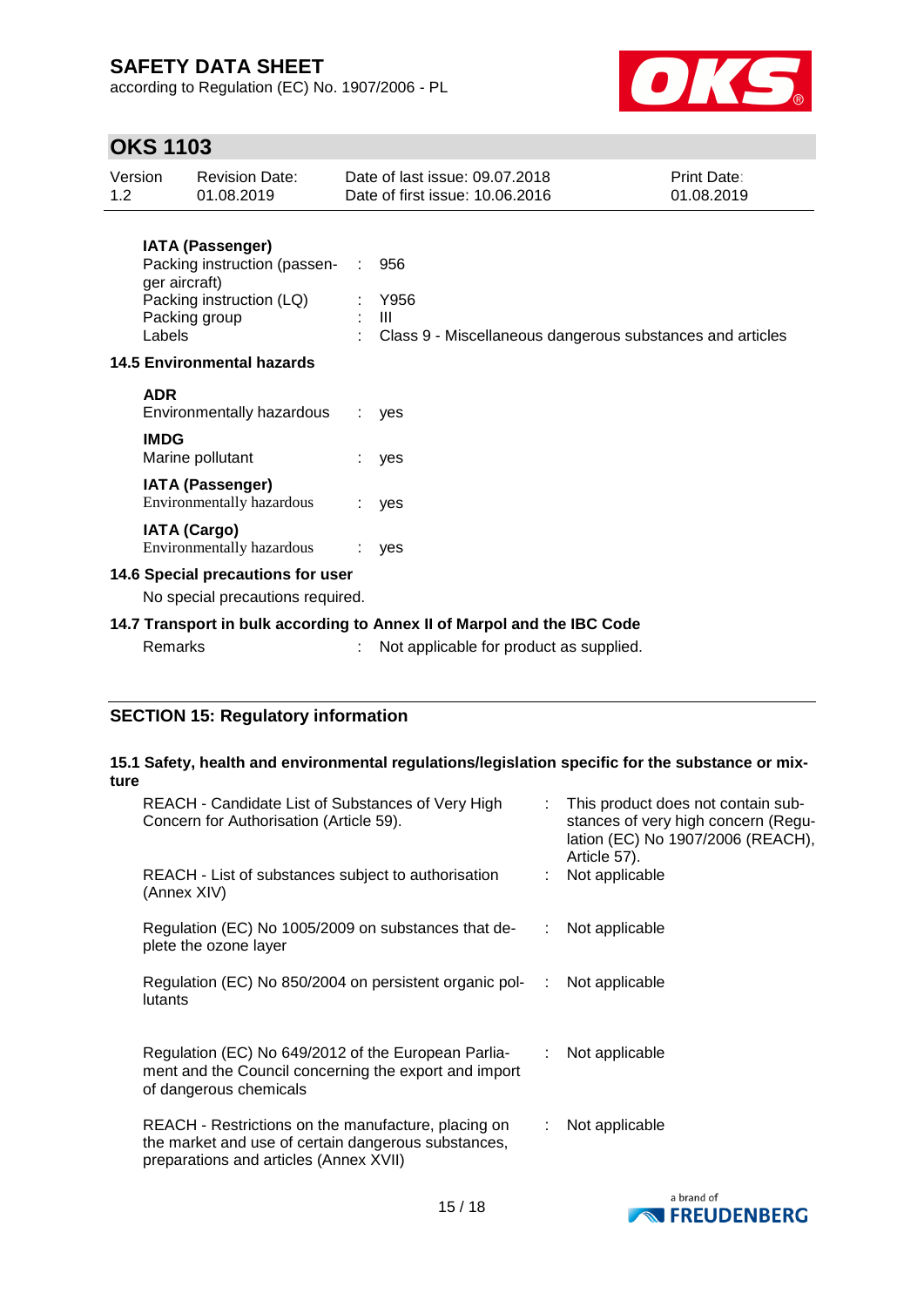according to Regulation (EC) No. 1907/2006 - PL



## **OKS 1103**

| Version | <b>Revision Date:</b> | Date of last issue: 09.07.2018  | <b>Print Date:</b> |
|---------|-----------------------|---------------------------------|--------------------|
| 1.2     | 01.08.2019            | Date of first issue: 10.06.2016 | 01.08.2019         |

#### E1

Seveso III: Directive 2012/18/EU of the European Parliament and of the Council on the control of major-accident hazards involving dangerous substances.

|                |                                        | Quantity 1 | Quantity 2 |
|----------------|----------------------------------------|------------|------------|
| E <sub>1</sub> | <b>ENVIRONMENTAL</b><br><b>HAZARDS</b> | 100 t      | 200t       |

| Volatile organic compounds | Directive 2010/75/EU of 24 November 2010 on industrial  |
|----------------------------|---------------------------------------------------------|
|                            | emissions (integrated pollution prevention and control) |
|                            | Remarks: Not applicable                                 |

#### Other regulations:

Act of 25 February 2011 on the Chemical Substances and Their Mixtures (consolidated text Dz. U. 2015, item 1203).

Regulation (EC) No 1272/2008 of the European Parliament and of the Council of 16 December 2008 on classification, labelling and packaging of substances and mixtures, amending and repealing Directives 67/548/EEC and 1999/45/EC, and amending Regulation (EC) No 1907/2006 (Official Journal of the European Union L 353 from 31.12.2008) with further adaptation to technical progress (ATP 1-7).

Regulation (EC) No 1907/2006 of the European Parliament and of the Council of 18 December 2006 concerning the Registration, Evaluation, Authorisation and Restriction of Chemicals (REACH), establishing a European Chemicals Agency, amending Directive 1999/45/EC and repealing Council Regulation (EEC) No 793/93 and Commission Regulation (EC) No 1488/94 as well as Council Directive 76/769/EEC and Commission Directives 91/155/EEC, 93/67/EEC, 93/105/EC and 2000/21/EC (Official Journal of the European Union L 396 from 30.12.2006, as amended).

Commission Regulation (EU) 2015/830 of 28 May 2015 amending Regulation (EC) No 1907/2006 of the European Parliament and of the Council on the Registration, Evaluation, Authorisation and Restriction of Chemicals (REACH)

Ordinance of the Minister of Health of 10 August 2012 concerning the criteria and procedure of classification of chemical substances and their mixtures (consolidated text Dz. U. of 2015., pos. 208).

Ordinance of the Minister of Economy, Labour and Social Policy of 21st December 2005 concerning the basic requirements for personal protective equipment (Dz. U. Nr. 259, item 2173). Ordinance of the Minister of Labour and Social Policy of 12 June 2018 concerning the highest allowable concentrations and levels of the agents harmful for health in the workplace (OJ 2018 pos 1286)

Ordinance of the Minister of Health of 2nd February 2011 concerning tests and measurement of agents harmful for health in the workplace (Dz. U. Nr. 33, item 166).

Ordinance of the Minister of Health of 30th December 2004 on the health and safety of workers related to chemical agents at work (Dz. U. from 2005, Nr. 11, item 86, as amended).

Act of 14 December 2012. on Waste (Journal of Laws of 2013. pos. 21, as amended).

Act of 13 June 2013. On packaging and packaging waste Journal. U. of 2013. Item. 888, as amended).

Ordinance of the Minister of Environment of 9th December 2014 on Waste Catalog (Dz. U. 2014 item 1923).

Ordinance of the Minister of Environment on the requirements for carrying out the process of thermal treatment of waste and how to deal with waste produced in the process. (Dz. U. of 2016., Pos. 108)

Act of 19 August 2011 on transport of dangerous goods (Dz. U. Nr. 227, item 1367, as amend-

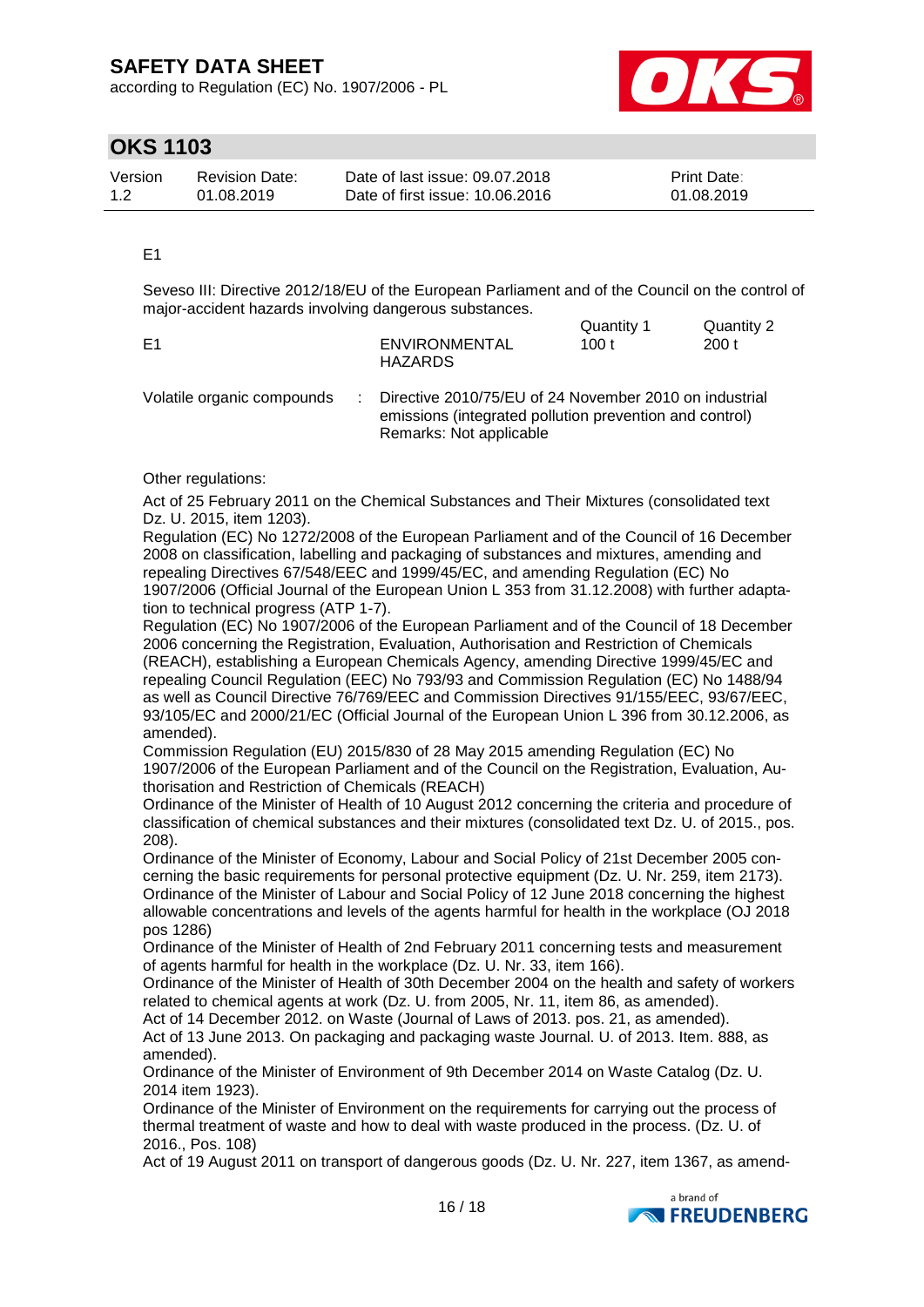according to Regulation (EC) No. 1907/2006 - PL



### **OKS 1103**

| Version | Revision Date: | Date of last issue: 09.07.2018  | <b>Print Date:</b> |
|---------|----------------|---------------------------------|--------------------|
| 1.2     | 01.08.2019     | Date of first issue: 10.06.2016 | 01.08.2019         |

ed).

Government Statement of 26 July 2005 on enforcing of changes Annexes A and B of European Agreement concerning international transport of dangerous goods by road (ADR) (Dz. U. Nr. 178, item 1481, as amended).

Ordinance of the Minister of Health of 20th April 2012 concerning labeling of containers of dangerous substances and dangerous mixtures and some mixtures ((consolidated text) Dz. U. z 2015 nr. 0 poz. 450).

Ordinance of the Minister of Health of 11th June 2012 concerning categories of dangerous substances and dangerous mixtures for which containers must be fitted with child-resistant fastenings and a tactile warning of danger (Dz. U. from 2012, item 688 as amended).

### **15.2 Chemical safety assessment**

This information is not available.

### **SECTION 16: Other information**

#### **Full text of H-Statements**

| H400 | $\therefore$ Very toxic to aquatic life.                |
|------|---------------------------------------------------------|
| H410 | : Very toxic to aquatic life with long lasting effects. |

#### **Full text of other abbreviations**

ADN - European Agreement concerning the International Carriage of Dangerous Goods by Inland Waterways; ADR - European Agreement concerning the International Carriage of Dangerous Goods by Road; AICS - Australian Inventory of Chemical Substances; ASTM - American Society for the Testing of Materials; bw - Body weight; CLP - Classification Labelling Packaging Regulation; Regulation (EC) No 1272/2008; CMR - Carcinogen, Mutagen or Reproductive Toxicant; DIN - Standard of the German Institute for Standardisation; DSL - Domestic Substances List (Canada); ECHA - European Chemicals Agency; EC-Number - European Community number; ECx - Concentration associated with x% response; ELx - Loading rate associated with x% response; EmS - Emergency Schedule; ENCS - Existing and New Chemical Substances (Japan); ErCx - Concentration associated with x% growth rate response; GHS - Globally Harmonized System; GLP - Good Laboratory Practice; IARC - International Agency for Research on Cancer; IATA - International Air Transport Association; IBC - International Code for the Construction and Equipment of Ships carrying Dangerous Chemicals in Bulk; IC50 - Half maximal inhibitory concentration; ICAO - International Civil Aviation Organization; IECSC - Inventory of Existing Chemical Substances in China; IMDG - International Maritime Dangerous Goods; IMO - International Maritime Organization; ISHL - Industrial Safety and Health Law (Japan); ISO - International Organisation for Standardization; KECI - Korea Existing Chemicals Inventory; LC50 - Lethal Concentration to 50 % of a test population; LD50 - Lethal Dose to 50% of a test population (Median Lethal Dose); MARPOL - International Convention for the Prevention of Pollution from Ships; n.o.s. - Not Otherwise Specified; NO(A)EC - No Observed (Adverse) Effect Concentration; NO(A)EL - No Observed (Adverse) Effect Level; NOELR - No Observable Effect Loading Rate; NZIoC - New Zealand Inventory of Chemicals; OECD - Organization for Economic Co-operation and Development; OPPTS - Office of Chemical Safety and Pollution Prevention; PBT - Persistent, Bioaccumulative and Toxic substance; PICCS - Philippines Inventory of Chemicals and Chemical Substances; (Q)SAR - (Quantitative) Structure Activity Relationship; REACH - Regulation (EC) No 1907/2006 of the European Parliament and of the Council concerning the Registration, Evalua-